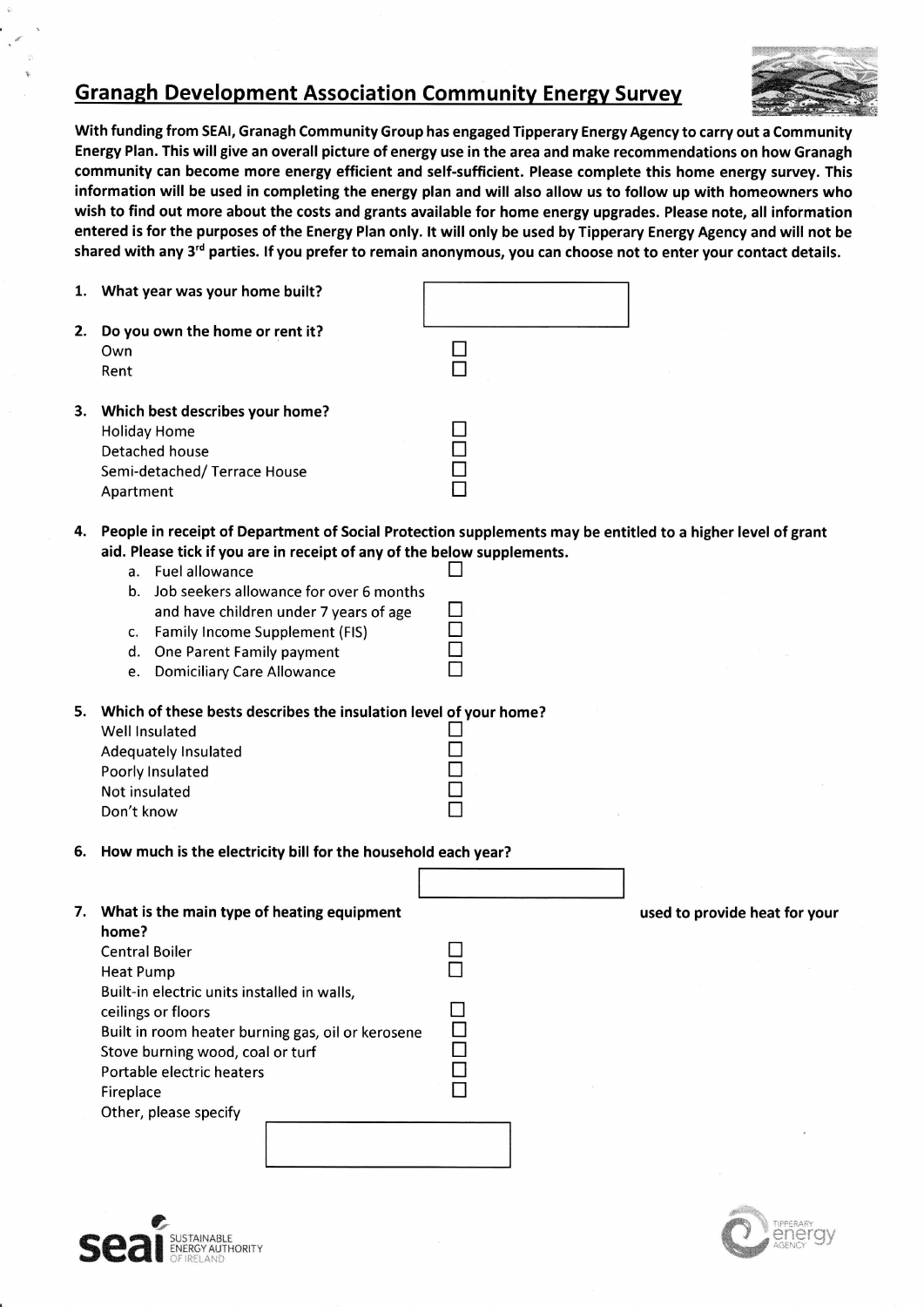## **Granagh Development Association Community Energy Survey**

home?



| 8. | What is the main fuel used by this equipment for heating your |  |
|----|---------------------------------------------------------------|--|
|    | Electricity                                                   |  |
|    | Natural gas from underground pipes                            |  |
|    | Propane (bottled gas)                                         |  |
|    | Oil                                                           |  |
|    | Wood                                                          |  |
|    | Don't know                                                    |  |
|    | Other, please specify                                         |  |
|    |                                                               |  |
|    |                                                               |  |

9. How much is the heating bill for the household each year?

10. How many cars/vehicles does your household have?



11. What types of engine are in each of these vehicles?

| Petrol   |  |  |
|----------|--|--|
| Diesel   |  |  |
| Hybrid   |  |  |
| Electric |  |  |

12. Do you or any member of your household use public transport?

| Yes 凵 No |  |  |
|----------|--|--|
|          |  |  |

If Yes, what for?

13. Which insulation/energy efficiency measures would you like to have carried out on your homes?

**UUU** 

П

| <b>Attic Insulation</b>       |  |
|-------------------------------|--|
| Wall Insulation - Cavity Fill |  |
| <b>Heating Controls</b>       |  |
| Wall Insulation - External    |  |
| High Efficiency Boiler        |  |
| Wood Stove/Stove Inserts      |  |
| Heat Pump                     |  |
| Other:                        |  |
|                               |  |
|                               |  |
|                               |  |

14. Would you be interested in investing in an energy upgrade of your home?